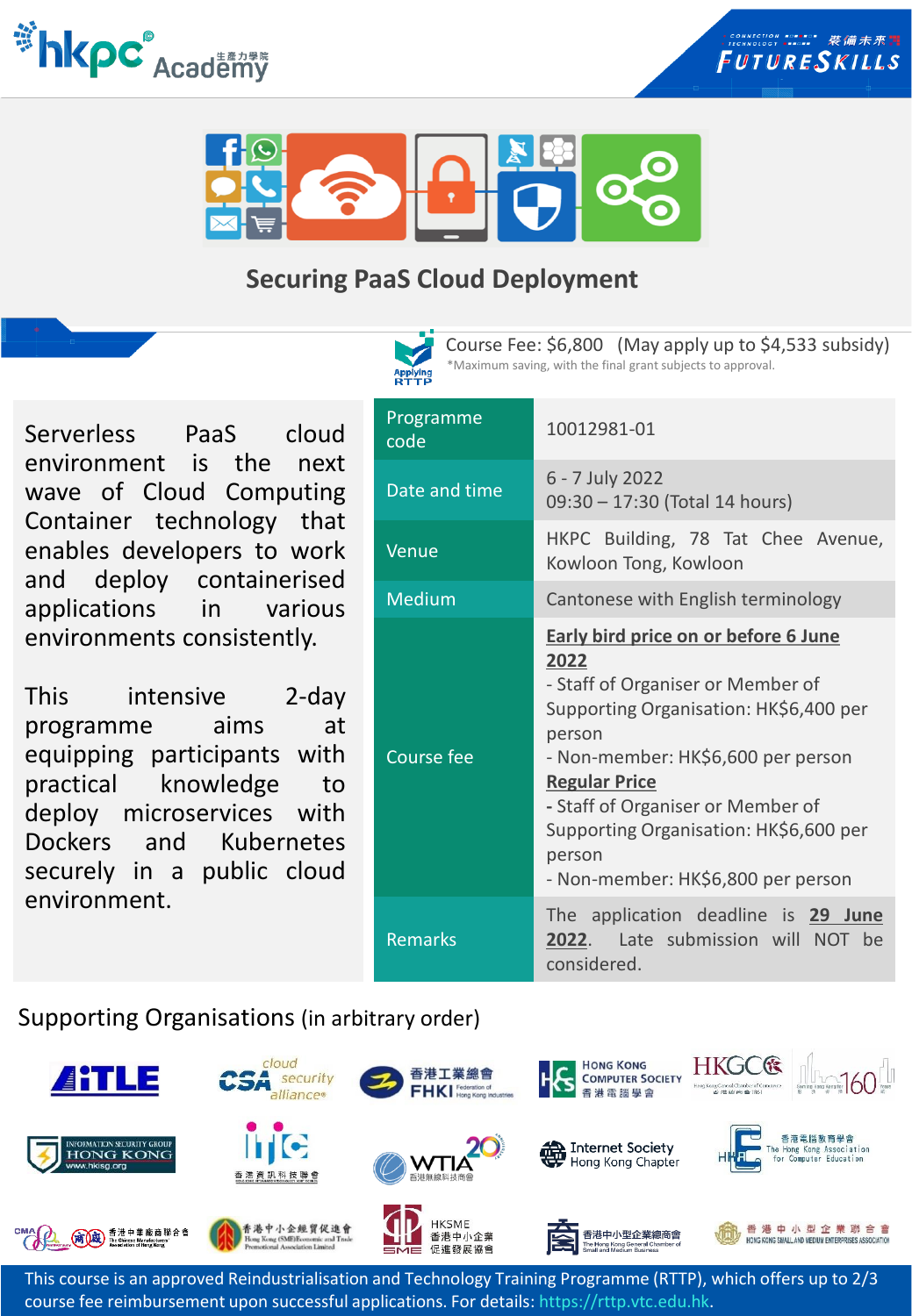

### **Securing PaaS Cloud Deployment**

#### **Introduction**

More companies have been considering using PaaS environment via Container technology. Container technology is gaining popularity in the app development world. By containerising applications, developers can work and deploy various environments consistently. However, convenience usually comes along with security threats and uncertainties. Is container secure? Is PaaS cloud still vulnerable to attack? Who should take care of the PaaS security and how?

#### **Content**

During the workshop, participants will have hands on experience to implement a typical web application in a public cloud with various security features.

- $\triangleright$  Secure virtual network architecture design
- $\triangleright$  Security of various cloud service model
- ➢ Introduction on microservices, Docker, Kubernetes and their security concerns
- $\triangleright$  Hands-on experiences with Kubernetes deployment and microservices architecture design
- $\triangleright$  Security best practices and real-life case studies for Kubernetes deployment
- ➢ Security in Microservices Architecture
- $\triangleright$  Serverless application deployment and related security best practices
- $\triangleright$  Secure dockerfiles deployment
- $\triangleright$  Identity and access management

The workshop will be conducted in Google Cloud Platform environment. Some of the security features available on cloud platform will also be introduced.

#### **Target Participants**

Individuals interested in cloud deployment and familiar with network architecture and management, such as

- ✓ System Integrators
- ✓ System Administrators / Engineers / Analysts
- $\checkmark$  Technical Engineers / Managers
- ✓ Information Security Analysts / Managers

#### **Certificate**

Participants who have attained at least 75% attendance of lecture will be awarded a Training Attendance Certificate.

Inquiry Ms Sophie HUANG| +852 2788 5421| sophiehuang@hkpc.org